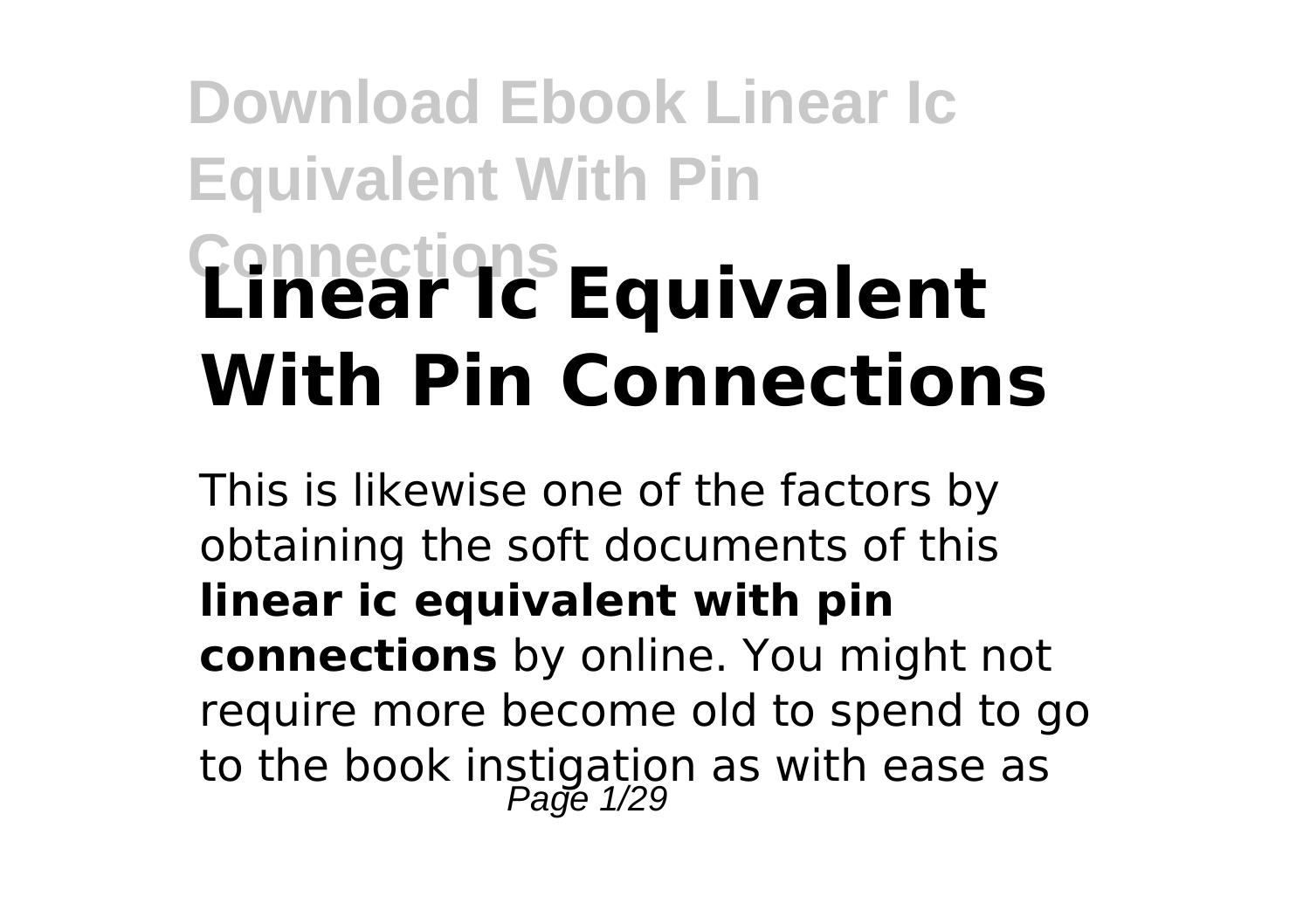**Download Ebook Linear Ic Equivalent With Pin** Search for them. In some cases, you likewise attain not discover the message linear ic equivalent with pin connections that you are looking for. It will categorically squander the time.

However below, in the same way as you visit this web page, it will be suitably extremely easy to get as competently as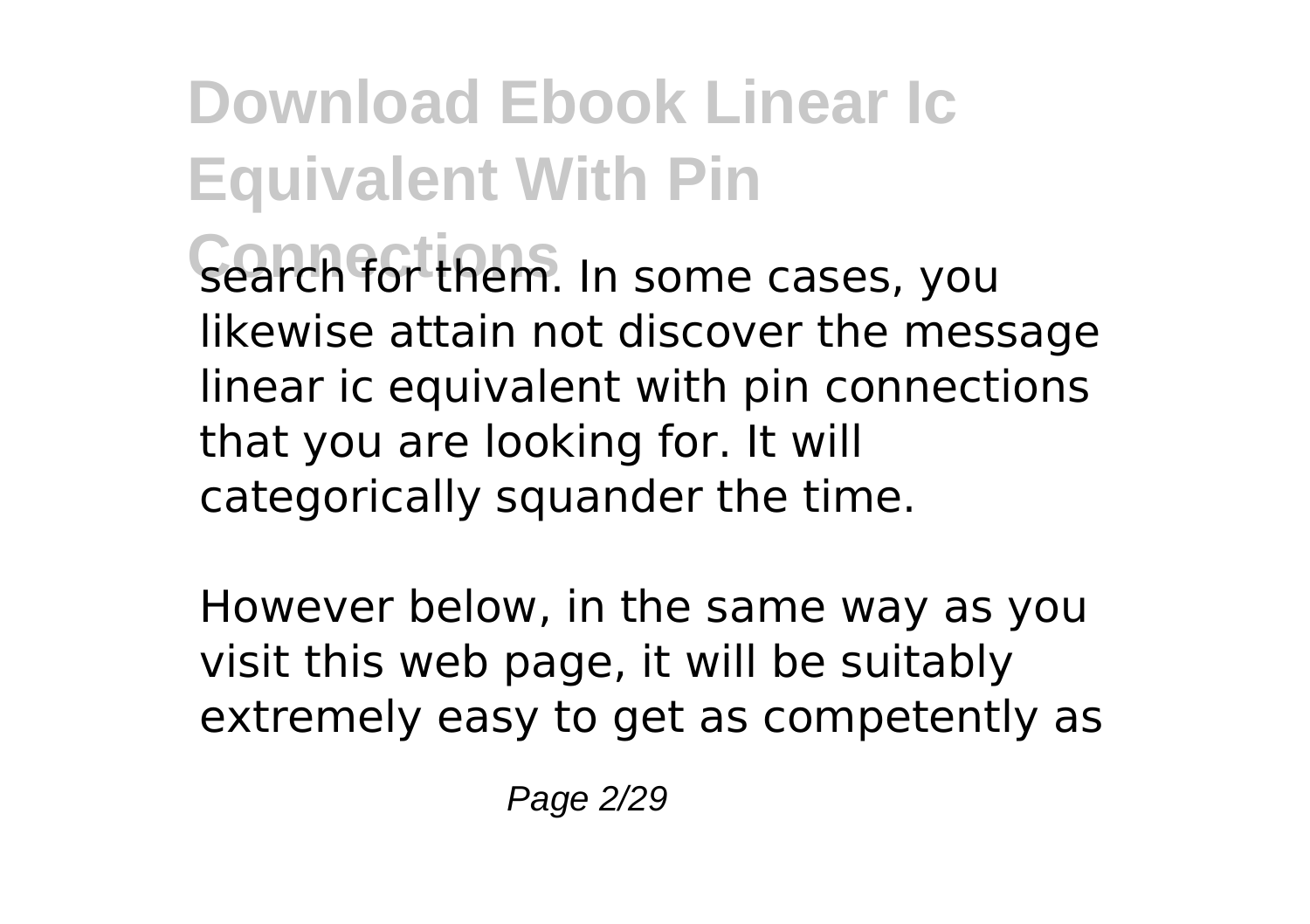**Download Ebook Linear Ic Equivalent With Pin Connections** download lead linear ic equivalent with pin connections

It will not acknowledge many mature as we run by before. You can reach it even though put-on something else at home and even in your workplace. in view of that easy! So, are you question? Just exercise just what we have the funds for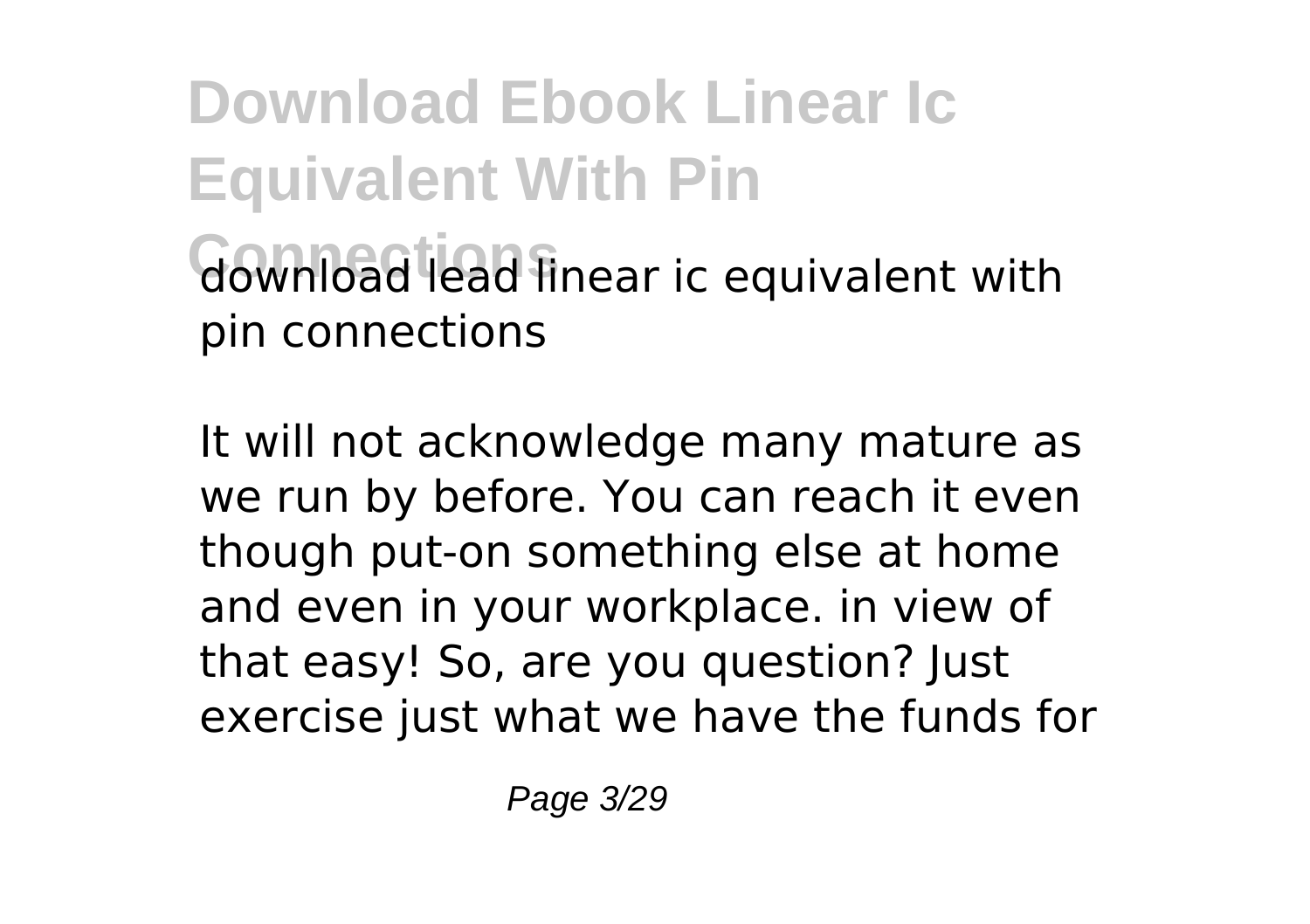**Download Ebook Linear Ic Equivalent With Pin Connections** under as well as review **linear ic equivalent with pin connections** what you when to read!

If you want to stick to PDFs only, then you'll want to check out PDFBooksWorld. While the collection is small at only a few thousand titles, they're all free and guaranteed to be PDF-optimized. Most of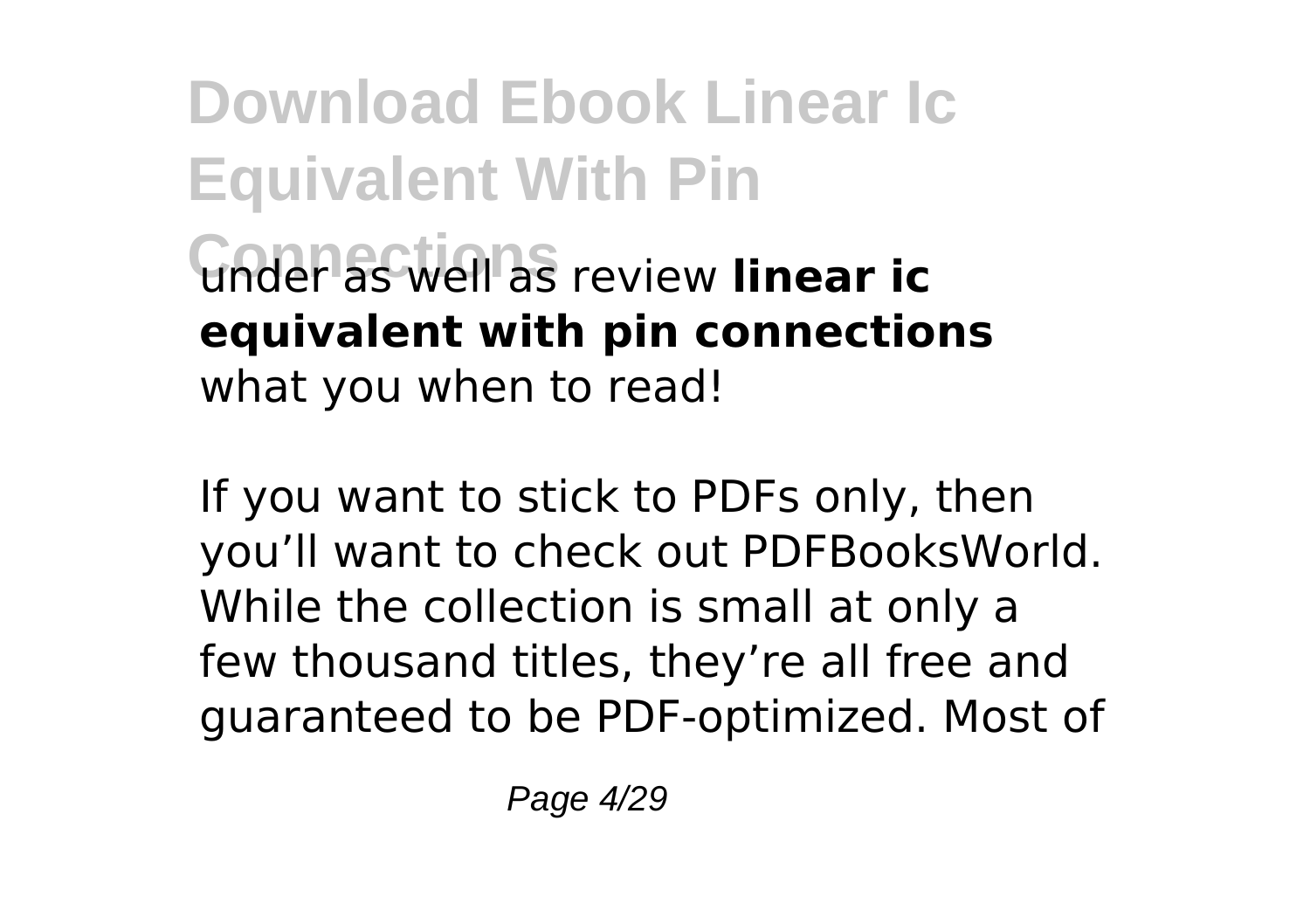**Download Ebook Linear Ic Equivalent With Pin** them are literary classics, like The Great Gatsby, A Tale of Two Cities, Crime and Punishment, etc.

#### **Linear Ic Equivalent With Pin**

How to use LM1117 IC. Using the LM1117 is pretty much straight forward. If it a fixed voltage regulator just power the IC though the Vin pin and the

Page 5/29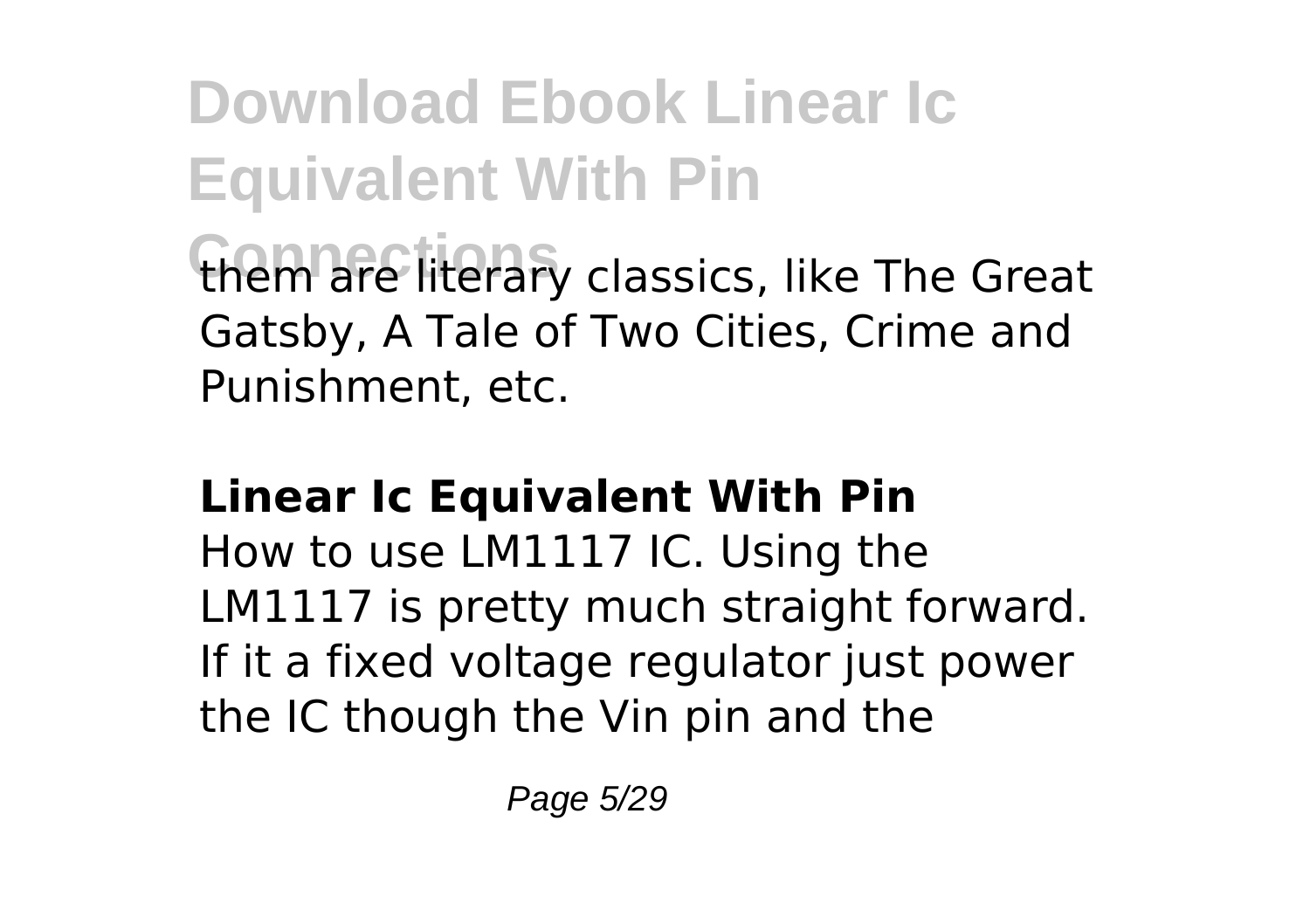**Connections** regulated output can be obtained in the Vout pin. The Adj/Ground pin in this case acts only as a ground pin and is grounded. Also a capacitor can be added at the output side to filter out the noise. The circuit diagram for a fixed output regulator is show below

#### **LM1117 Linear Voltage Regulator**

Page 6/29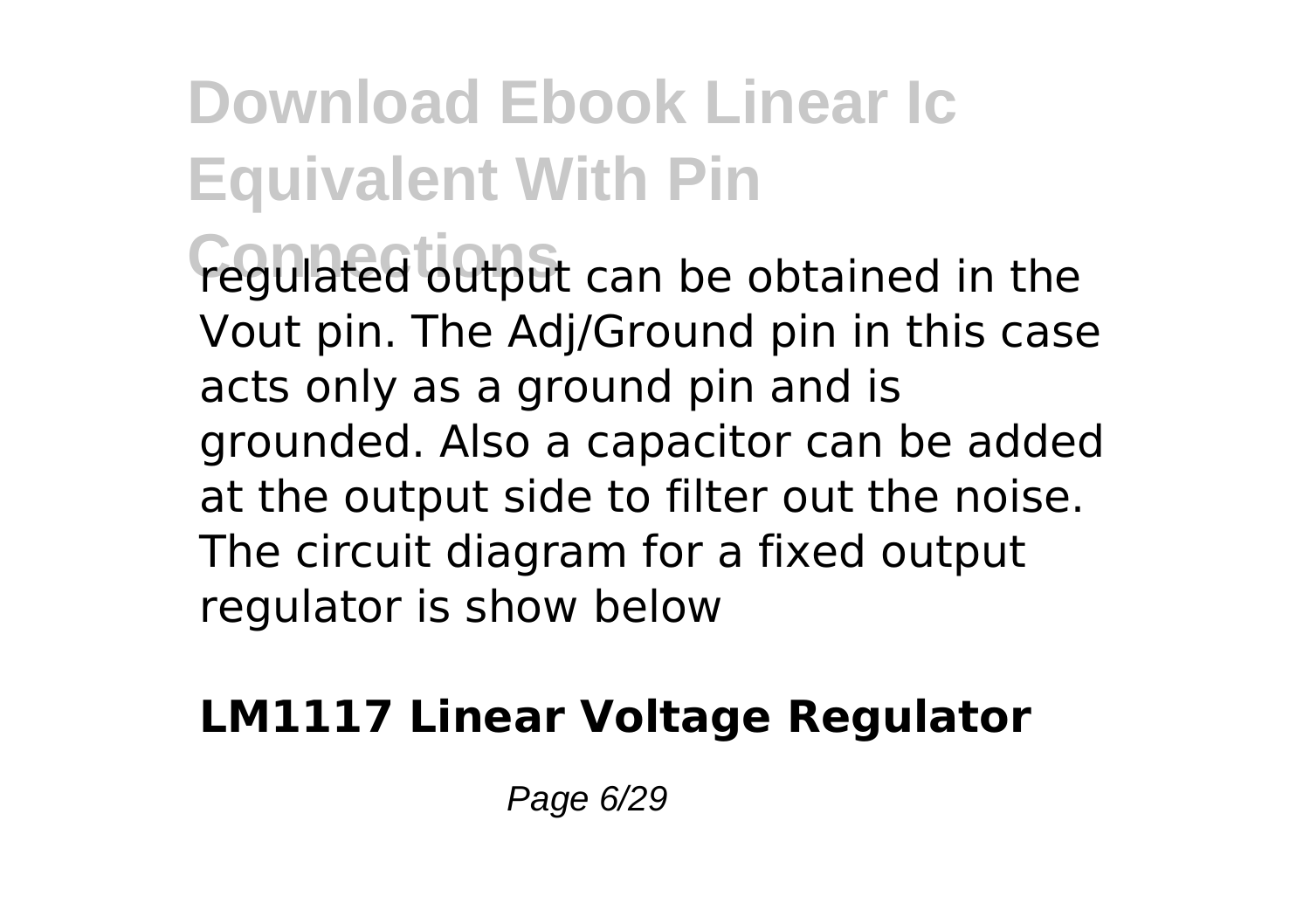**Download Ebook Linear Ic Equivalent With Pin Connections Pinout, Features ...** LA3361 datasheet, LA3361 PDF, LA3361 Pinout, Equivalent, Replacement - Monolithic Linear IC - Sanyo Semicon Device, Schematic, Circuit, Manual

#### **LA3361 Datasheet PDF ( Pinout ) - Monolithic Linear IC**

Linear Integrated Circuits − An analog IC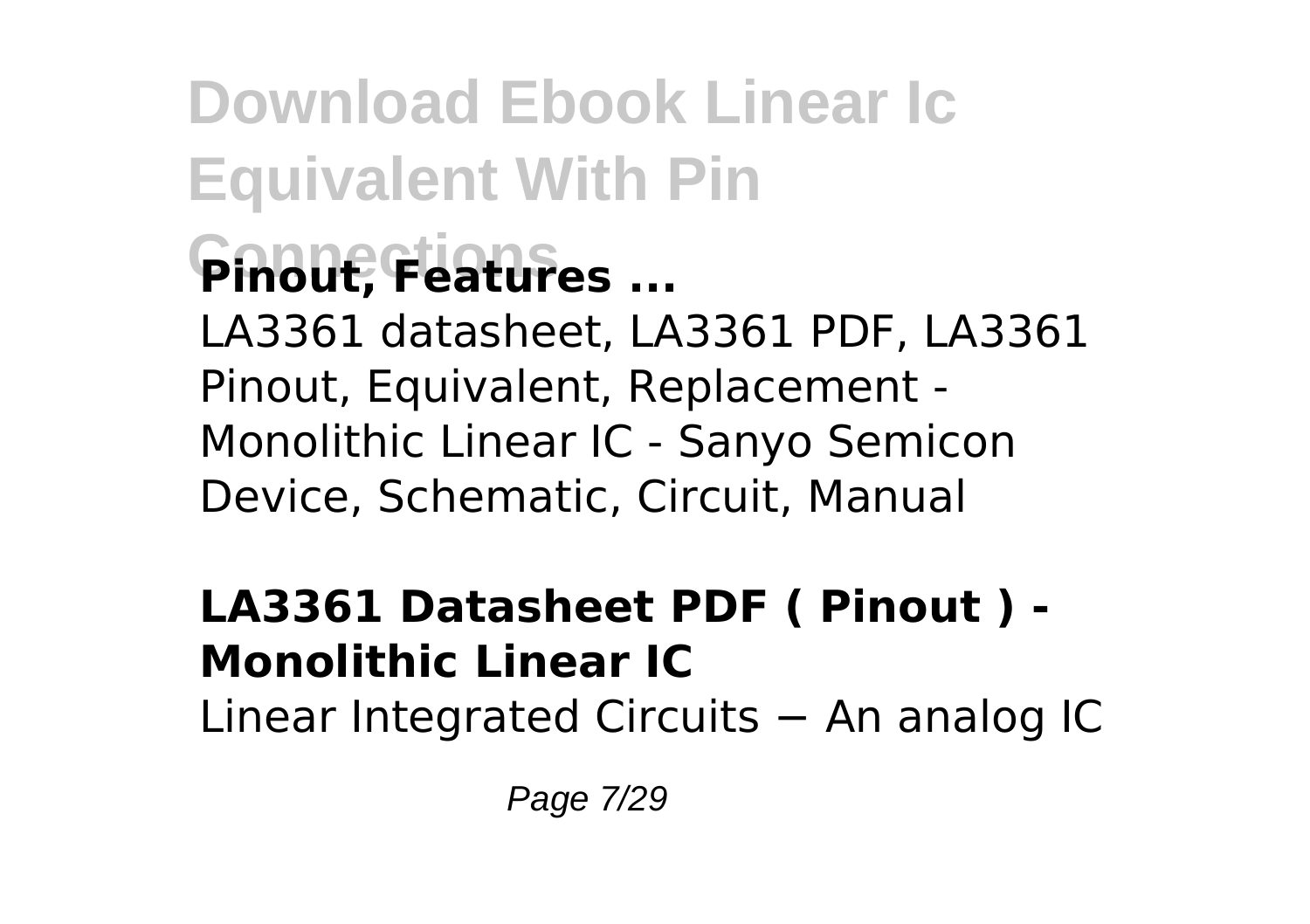**Download Ebook Linear Ic Equivalent With Pin Connections** is said to be Linear, if there exists a linear relation between its voltage and current. IC 741, an 8-pin Dual In-line Package (DIP)op-amp, is an example of Linear IC.

#### **Basics Of Linear Integrated Circuits Applications ...**

This IC includes low supply current

Page 8/29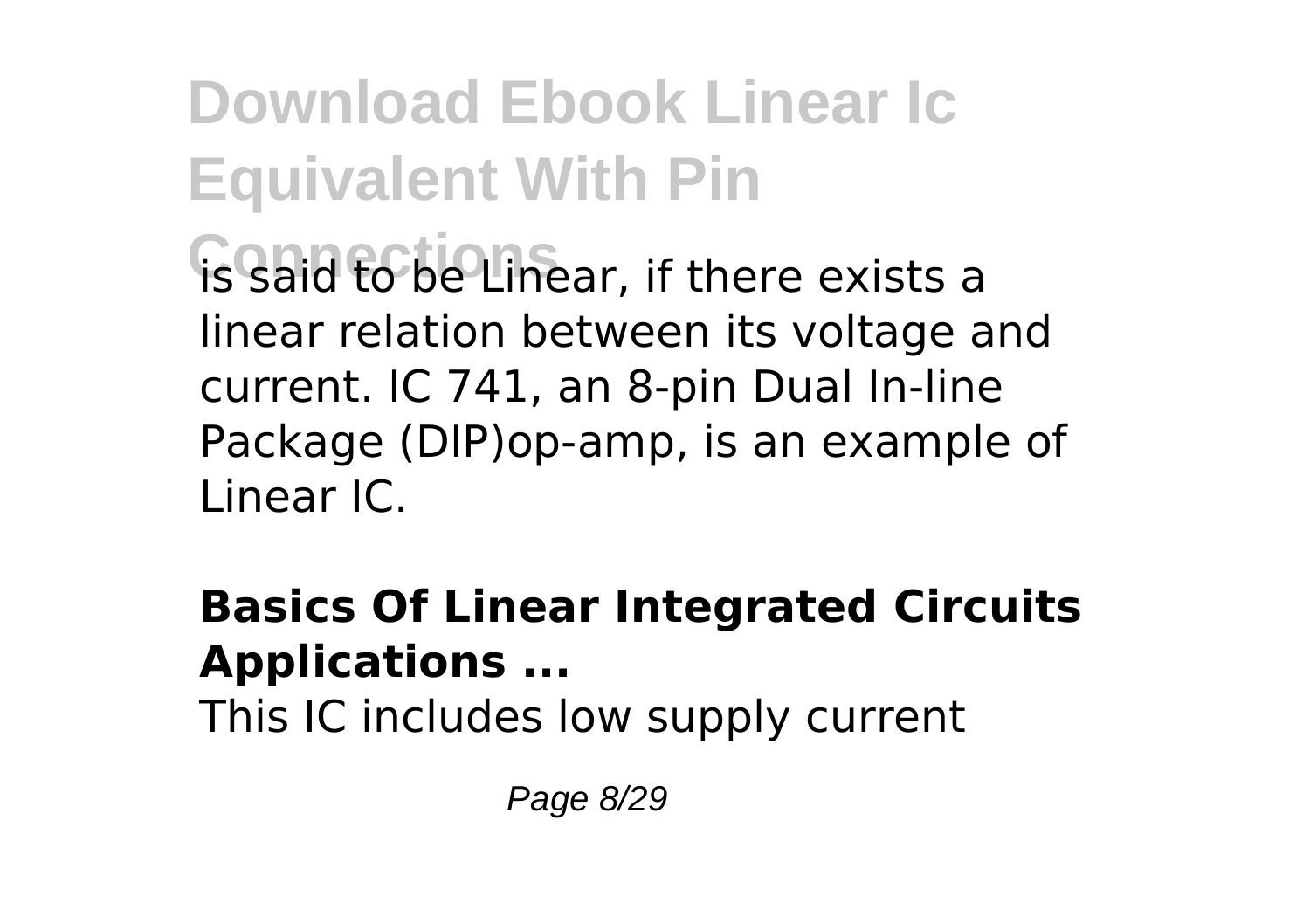**Connections** drains that will allow using this IC like folding back current limiting, linear with the range of operating temperature -55 °C to 150 °C. The equivalent voltage regulators of the LM723 IC mainly include MC1723CP, LM723CN, LM723N, LM723QML, and LM723CMX LM723 Pin Configuration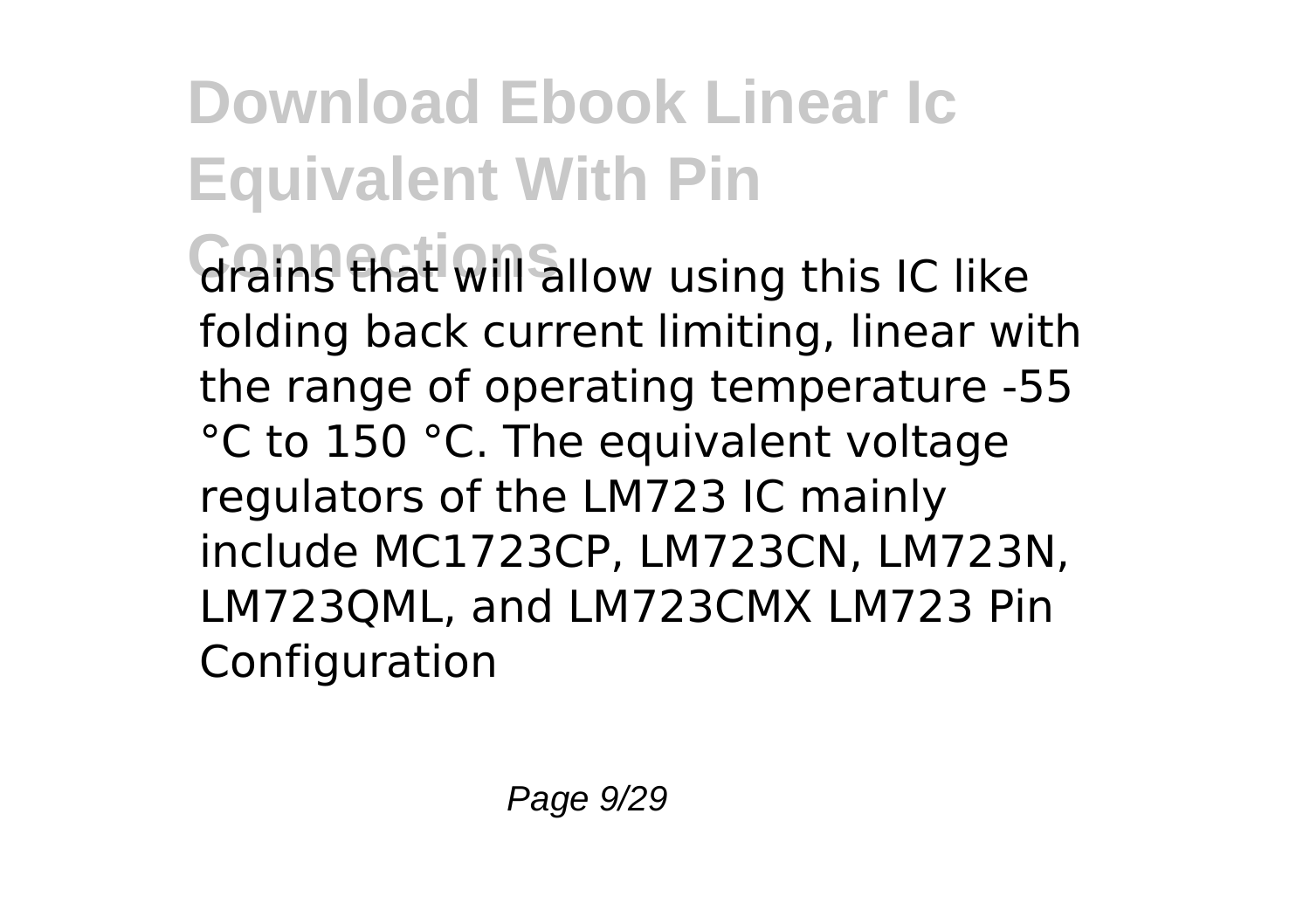**Download Ebook Linear Ic Equivalent With Pin Connections LM723 IC : Pin Configuration, Circuit Diagram, and Its ...** tea 5040, linear ic 40pin  $=$  ha11498 pin 1 and pin 42 not connected for ha11498

see sheet

#### **Semiconductor: TEA5040 (TEA 5040) - LINEAR IC 40PIN ...**

The IC has an under voltage protection,

Page 10/29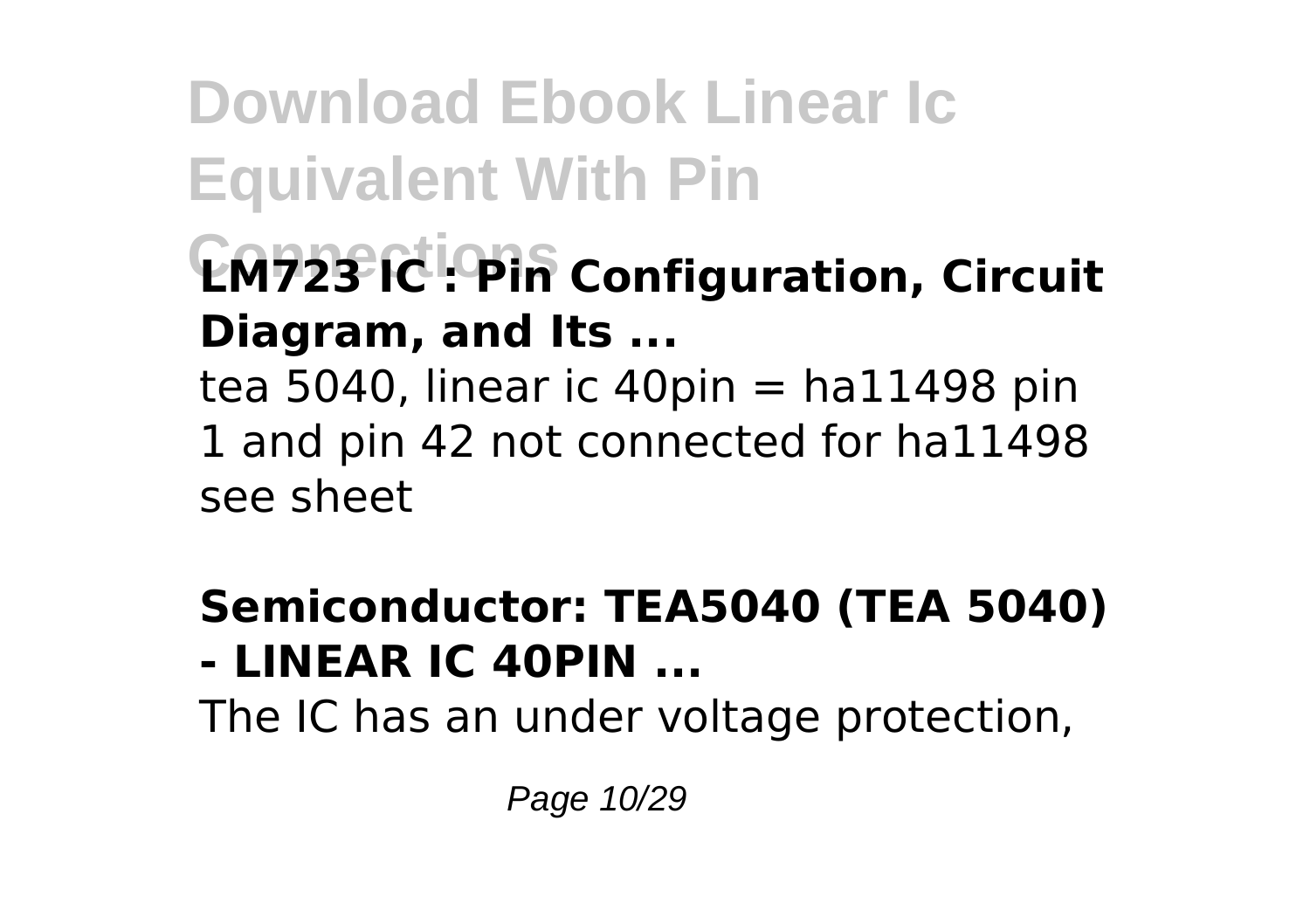**Download Ebook Linear Ic Equivalent With Pin Connections** so care should be taken to make sure that it has an operating voltage between 7V to 8.2V. The output pin of the IC is connected to the gate driver circuit of the Power switch which is to be switched. The output pin can source upto 1A ad hence a current limiting resistor will be required.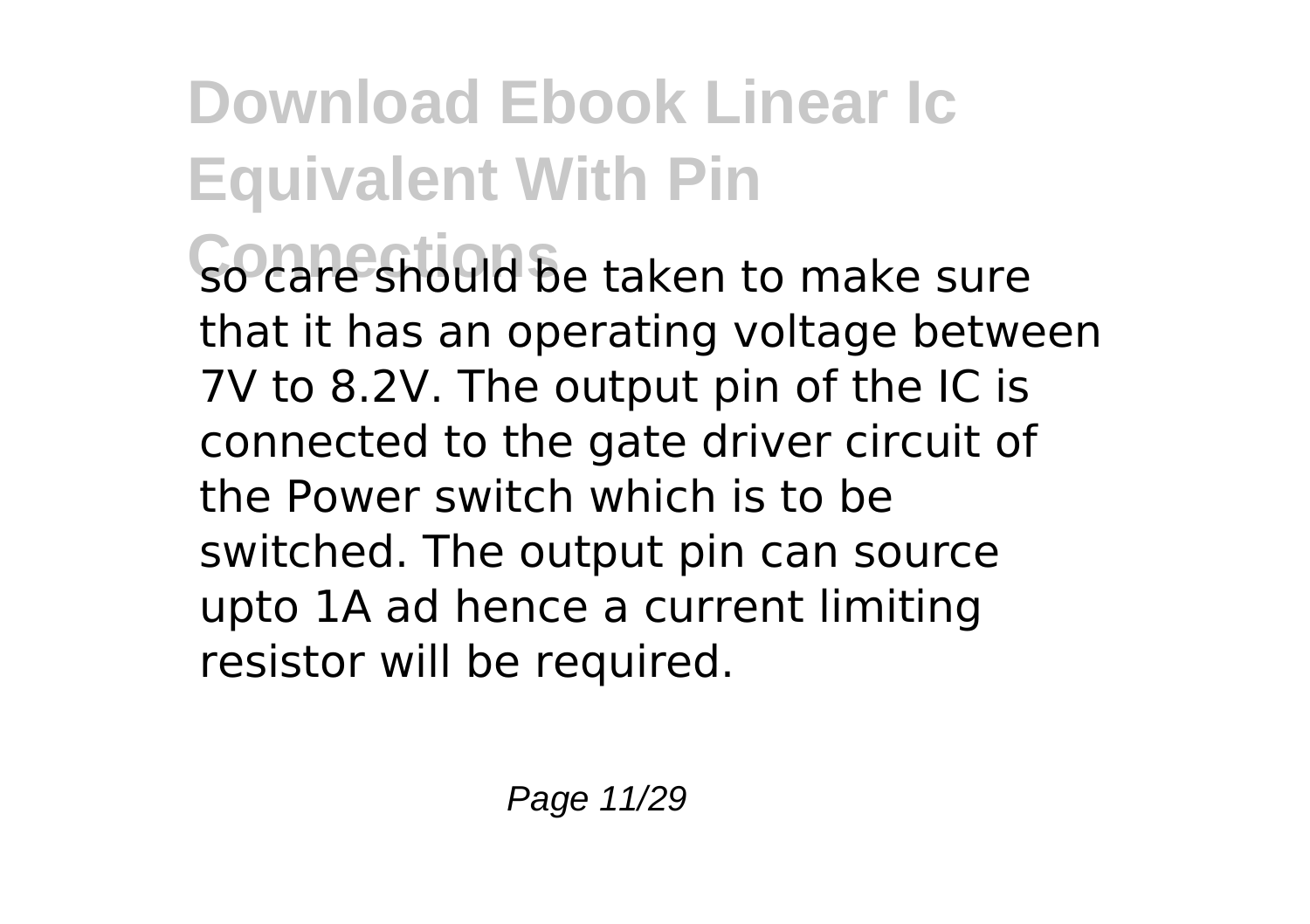### **Connections UC3843 PWM Controller IC Pinout, Features, Equivalent ...**

The main function of the LM317 IC is to maintain the constant and stable voltage at the output. It is used for linear regulation. its load and line regulation are better as compared to other fixed regulators. LM317 Pinout Diagram. This adjustable voltage regulator is available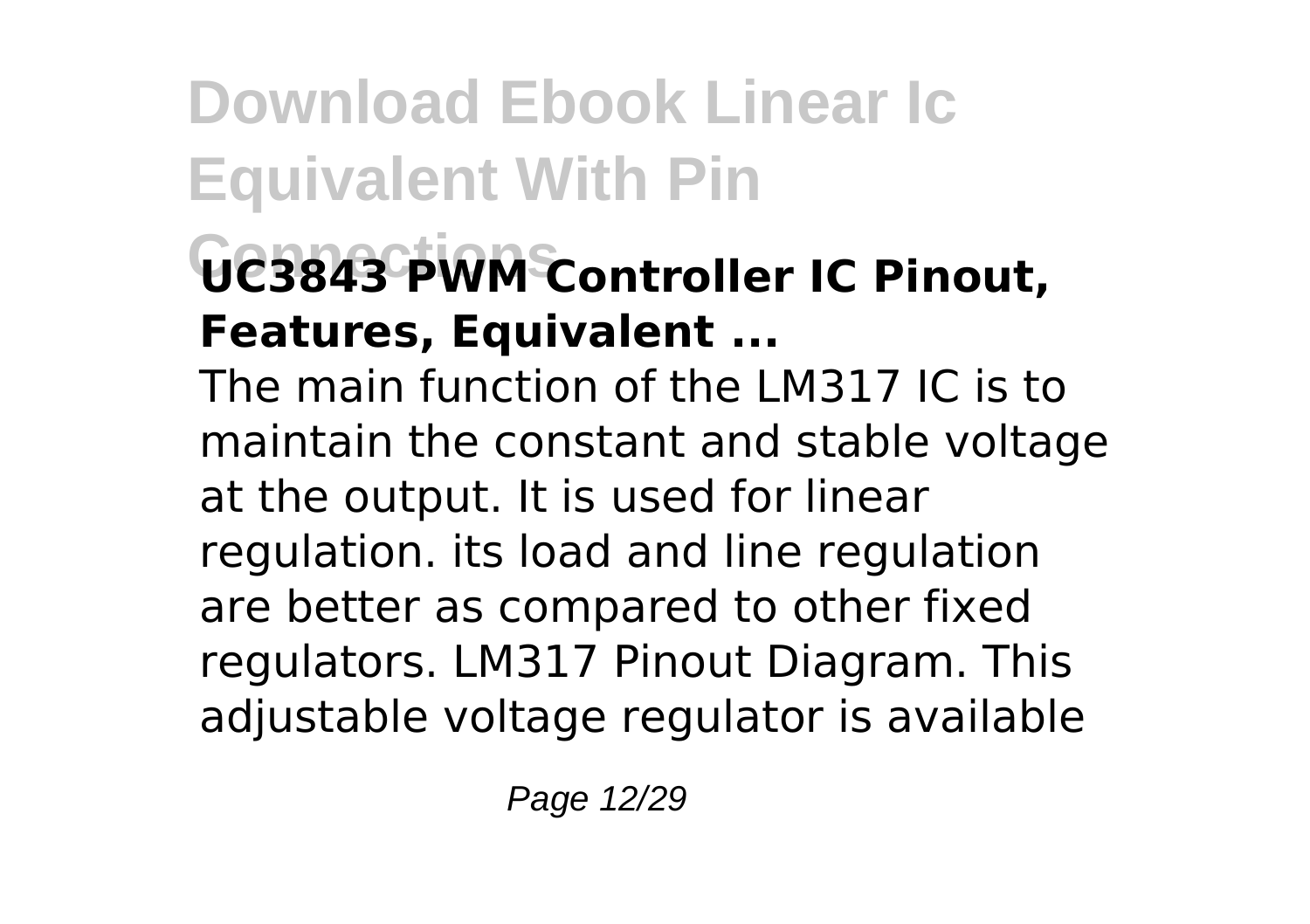**Download Ebook Linear Ic Equivalent With Pin Connections** in different pin layouts such as LM317L, LM317K, and LM317T.

#### **LM317 Pinout, Example Circuits, Datasheet, Applications ...**

Pin-to-Pin Replacement - Pin-to-Pin Equivalent. Identical package and pinout, equivalent function and performance. Compatible Equivalent -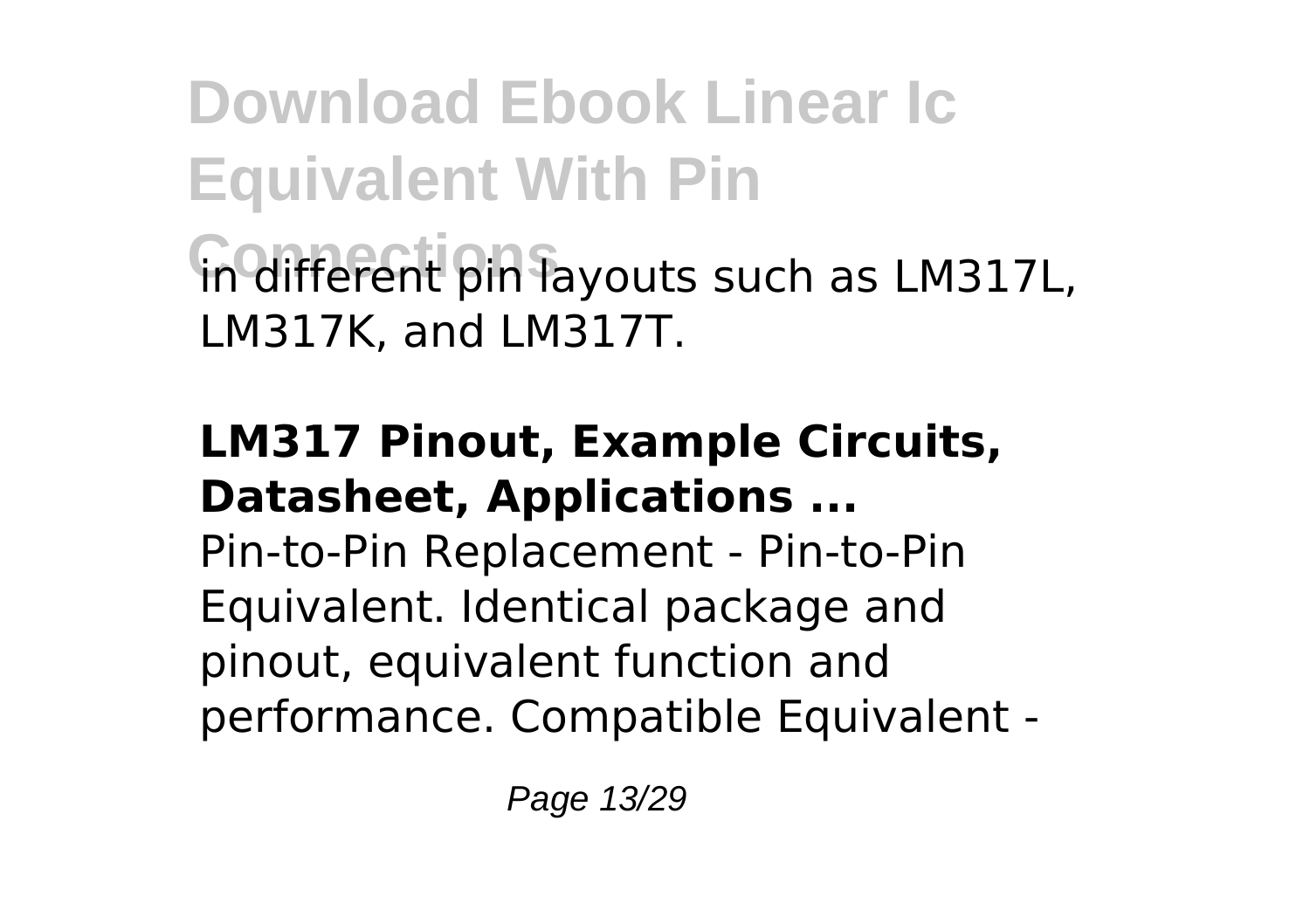**Download Ebook Linear Ic Equivalent With Pin Connections** Pin compatible but electrical specifications are not identical. Or equivalent function, package and/or pinout are different, superior performance etc. Functional Equivalent - Pin-for-Pin Upgrade. Equivalent ...

#### **The cross-reference list | ChipFind.net**

Page 14/29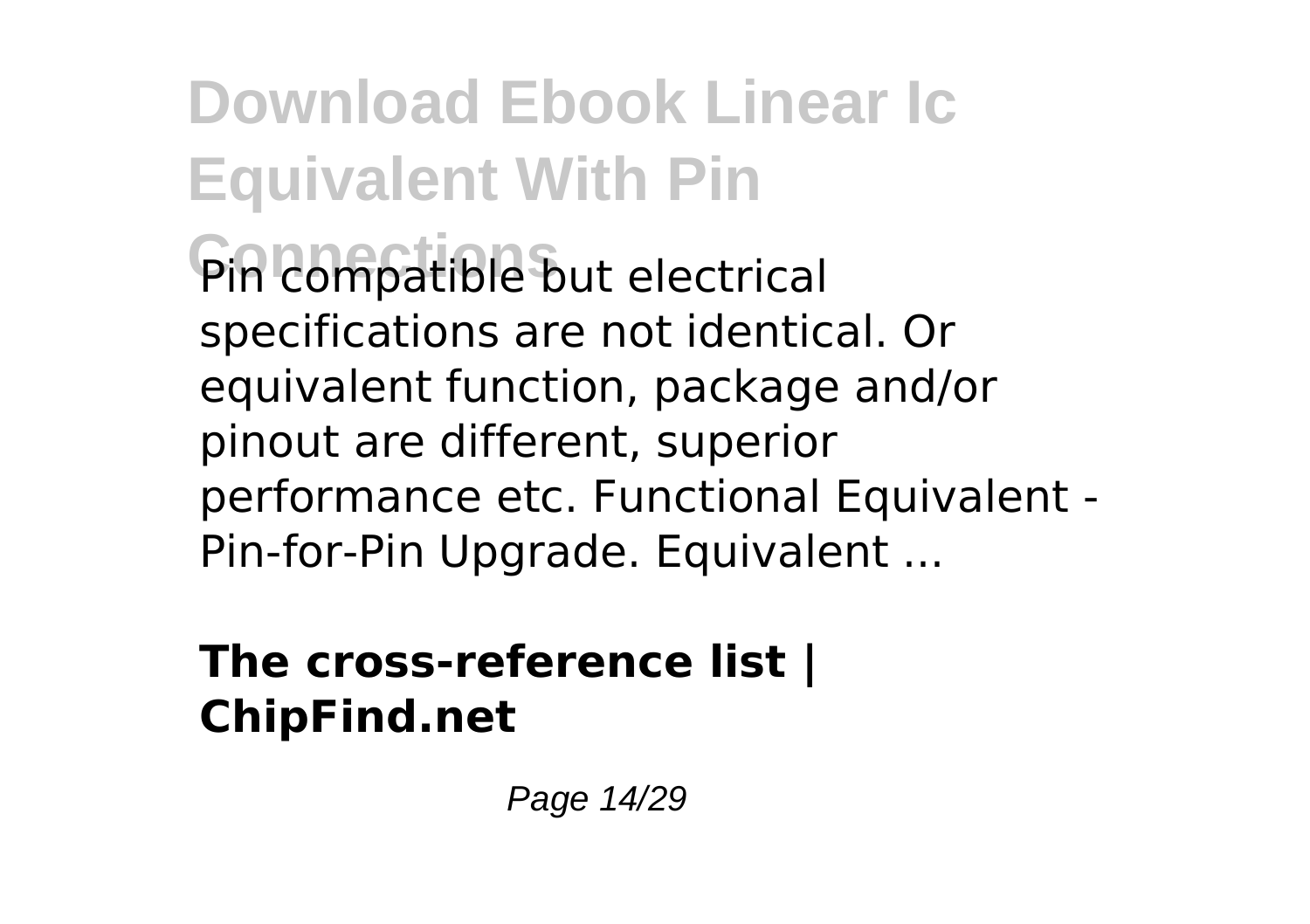**Download Ebook Linear Ic Equivalent With Pin Connections** 1. IC 741. The most commonly used opamp is IC741. The 741 op-amp is a voltage amplifier, it inverts the input voltage at the output, can be found almost everywhere in electronic circuits. Pin Configuration: Let's see the pin configuration and testing of 741 opamps. Usually, this is a numbered counter clockwise around the chip. It is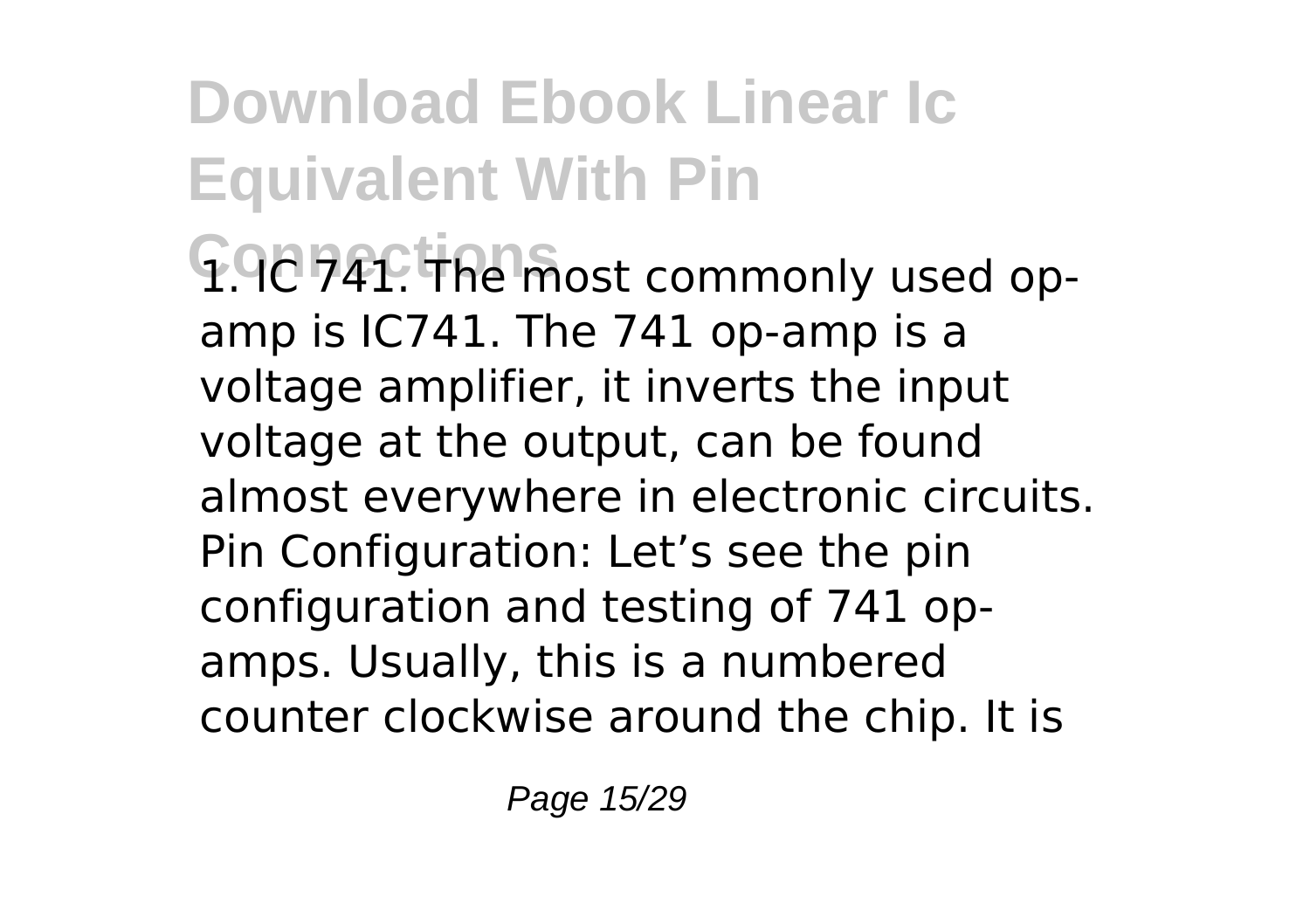**Download Ebook Linear Ic Equivalent With Pin Gognections** 

#### **Op-Amp IC's – Pin Configuration, Features & Working**

In electronics, a linear regulator is a system used to maintain a steady voltage. The resistance of the regulator varies in accordance with both the input voltage and the load, resulting in a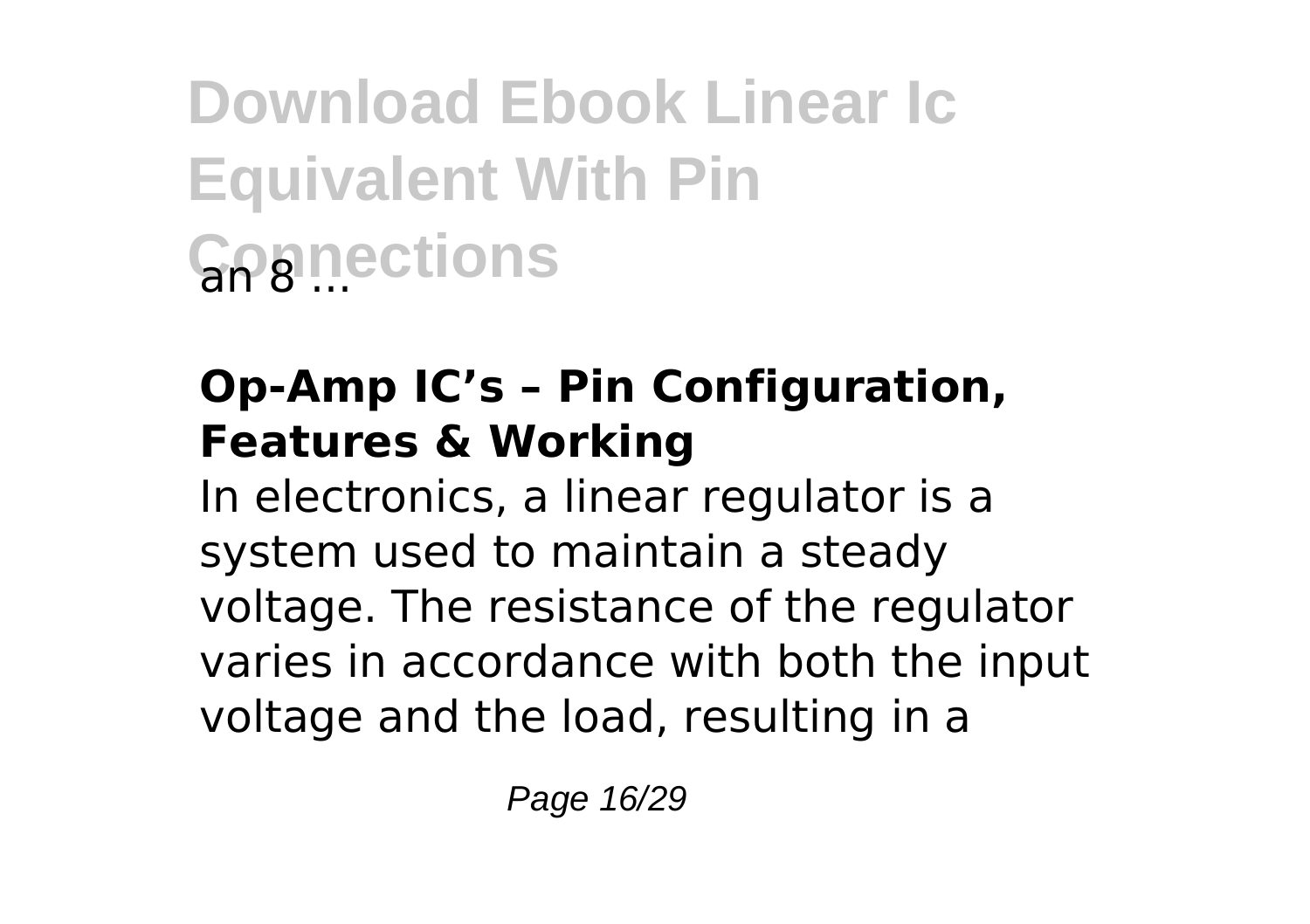**Download Ebook Linear Ic Equivalent With Pin** constant voltage output. The regulating device is made to act like a variable resistor, continuously adjusting a voltage divider network to maintain a constant output voltage and continually dissipating ...

#### **Linear regulator - Wikipedia** CD4017 is a Johnson 10 stage CMOS

Page 17/29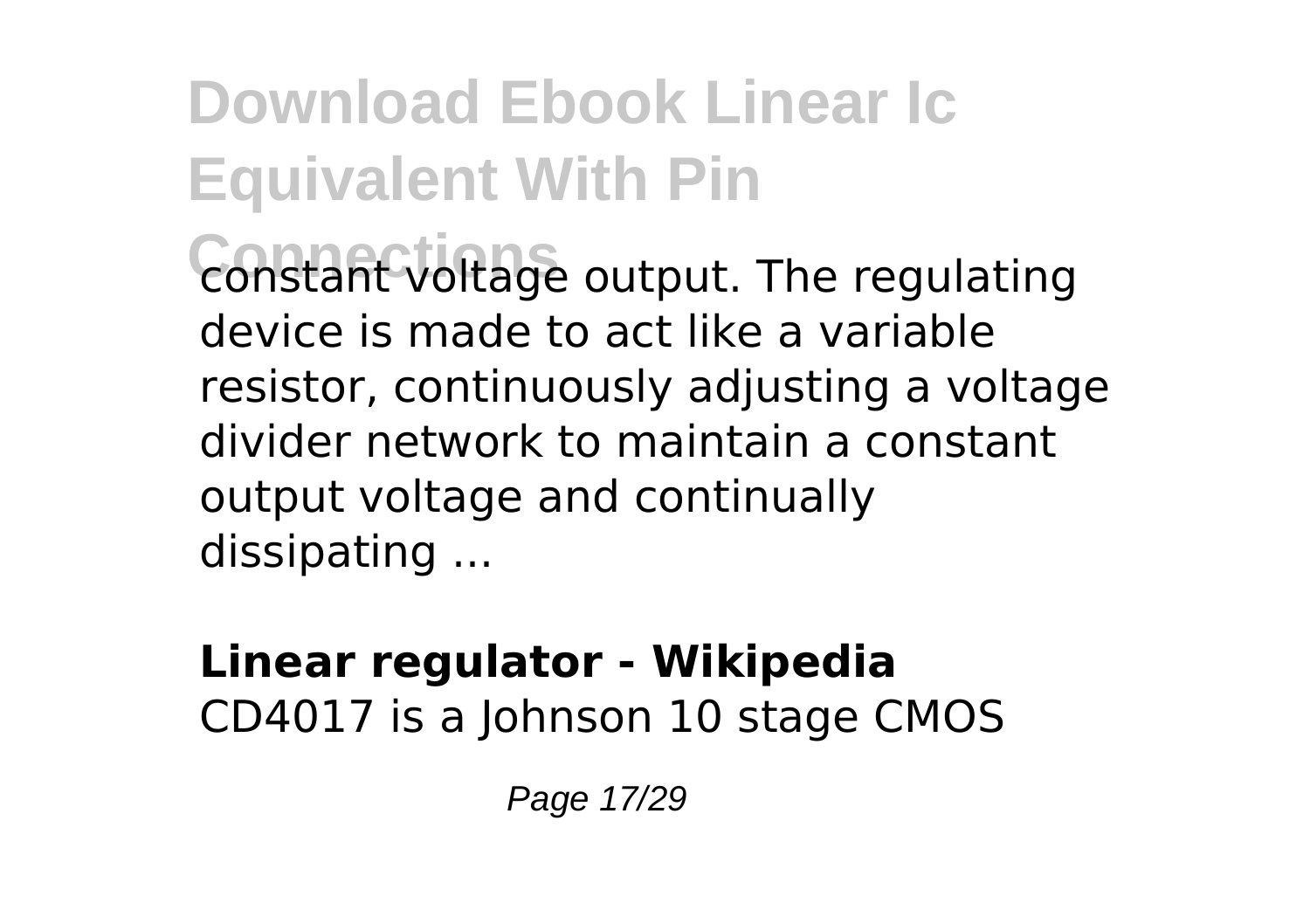**Download Ebook Linear Ic Equivalent With Pin** Decade counter IC. W can use it for low range counting applications. It is a 16-pin counter that can count from 0 to 10 by turning on the 10 outputs one by one on every positive edge of a clock.

#### **CD4017 Counter IC Examples - Microcontrollers Lab** IC LM358 Pinout, Equivalent,

Page 18/29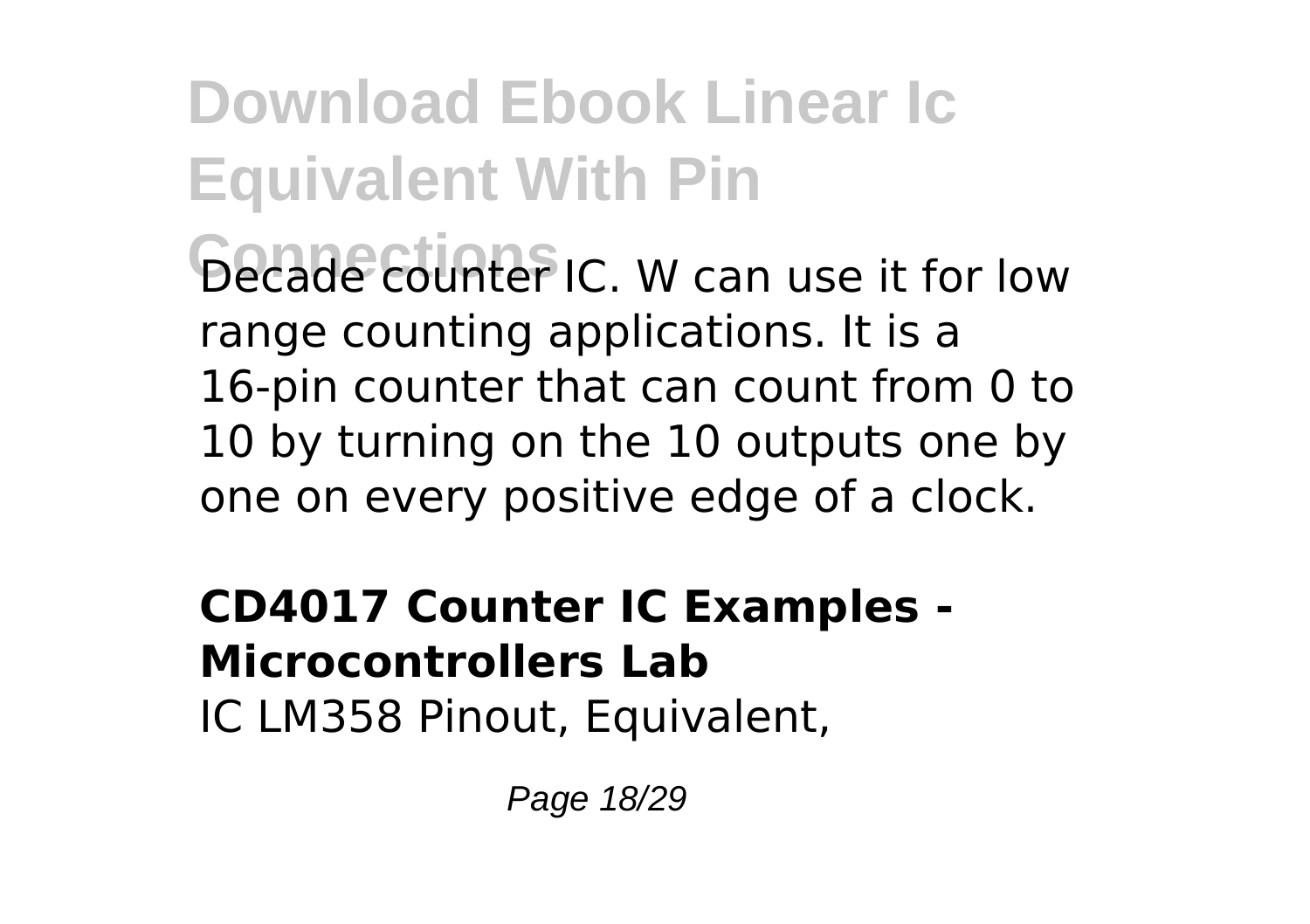**Connections** Applications & Other Info. by admin · Published June 28, 2019 · Updated July 11, 2020. LM358 is a widely used IC, below in this article you will find LM358 pinout, equivalent, applications, features, description and other information about this IC. Advertisements.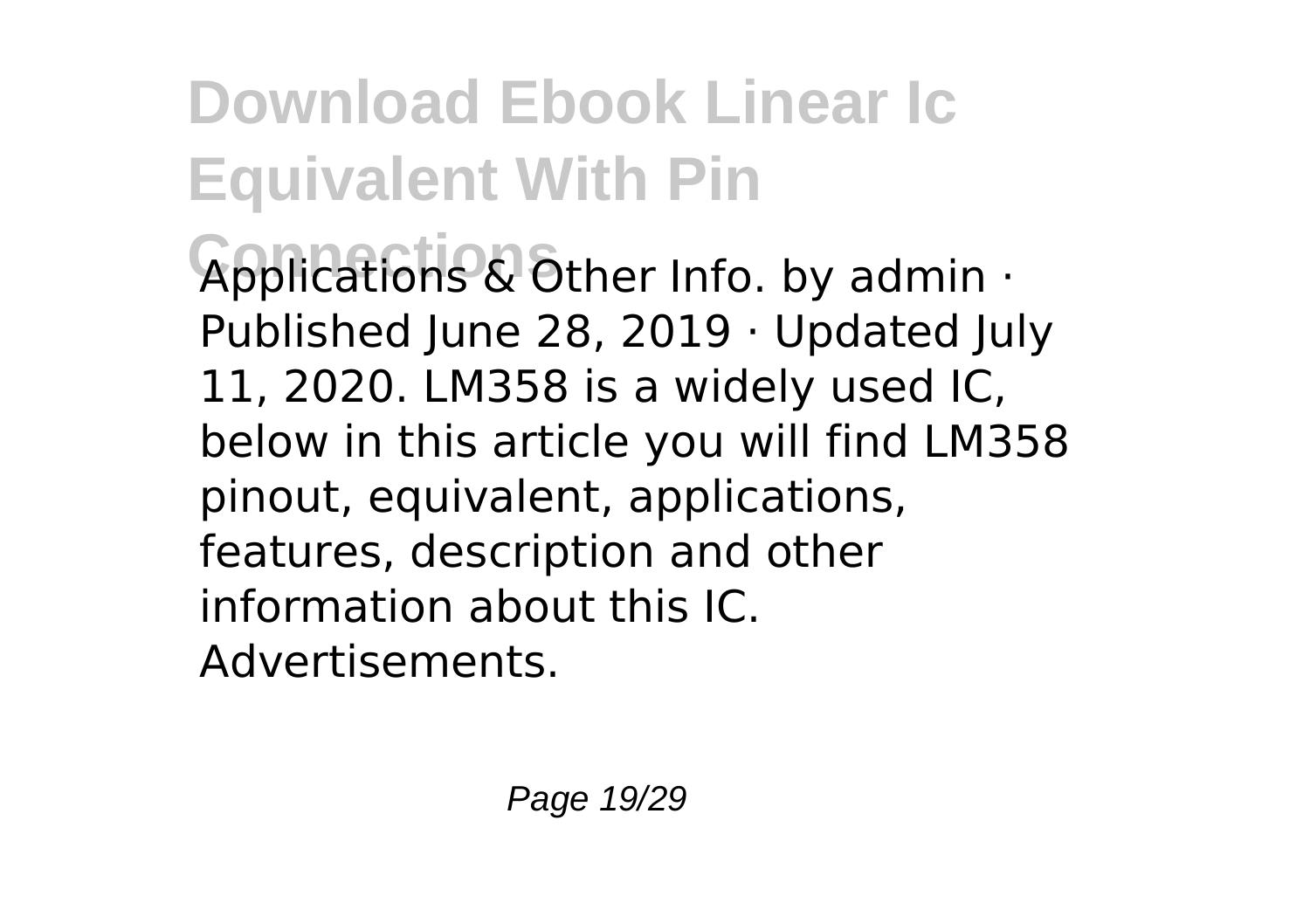**Download Ebook Linear Ic Equivalent With Pin Connections IC LM358 Pinout, Equivalent, Applications & Other Info ...** leakage on the STROBE pin in excess of 0.2µA when the strobe is "off" can cause offset voltage shifts. Note 9: See graph "Input Offset Voltage vs Common Mode Voltage."

#### **LT1011/LT1011A - Voltage**

Page 20/29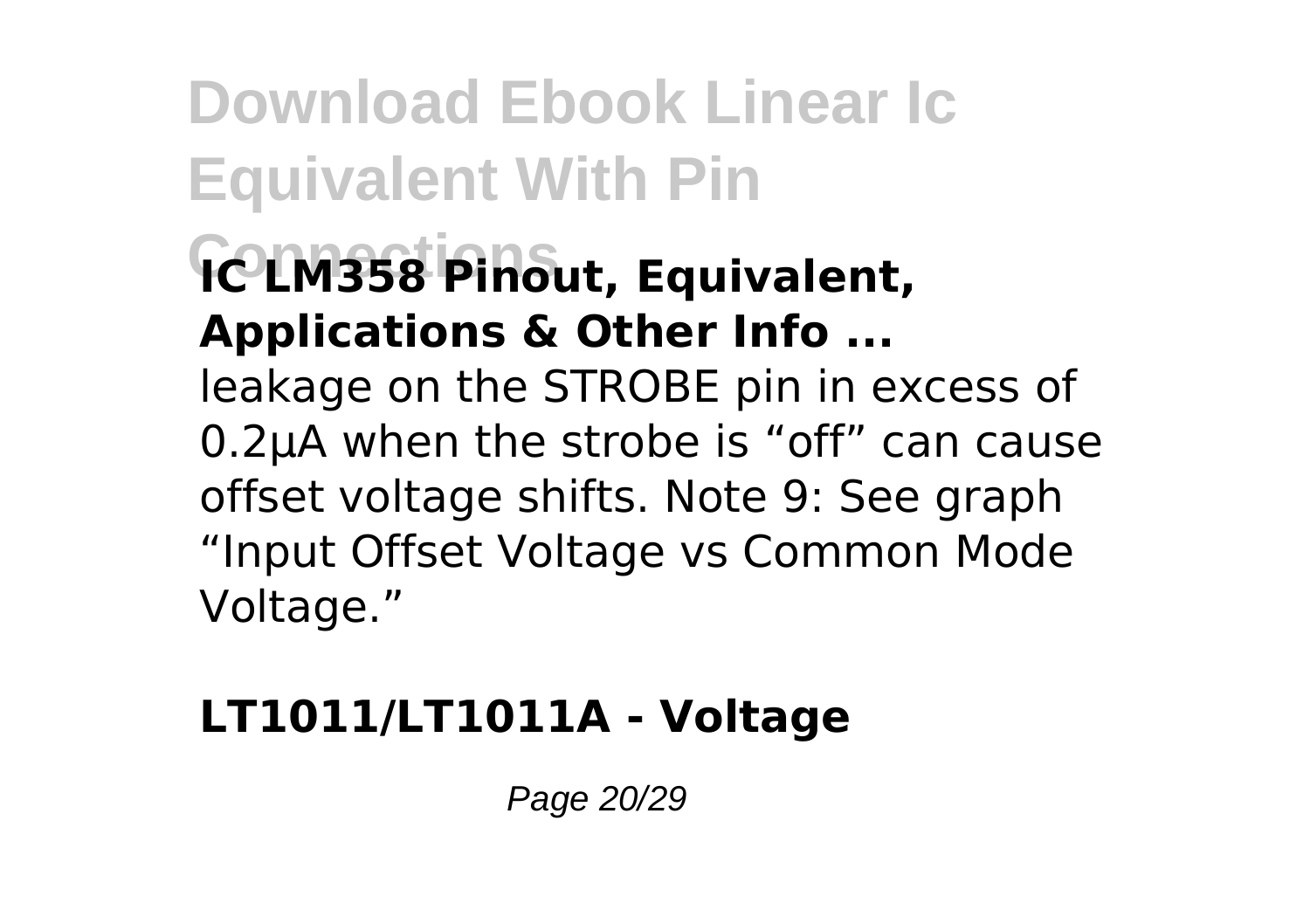### **Download Ebook Linear Ic Equivalent With Pin Connections Comparator**

LM317A ACTIVE 1.5-A, 40-V, adjustable linear voltage regulator with highaccuracy Pin-to-pin equivalent with improved performance LM317HV ACTIVE 1.5-A, 60-V, adjustable linear voltage regulator This product is a higher voltage (60-V), 1.5-A linear regulator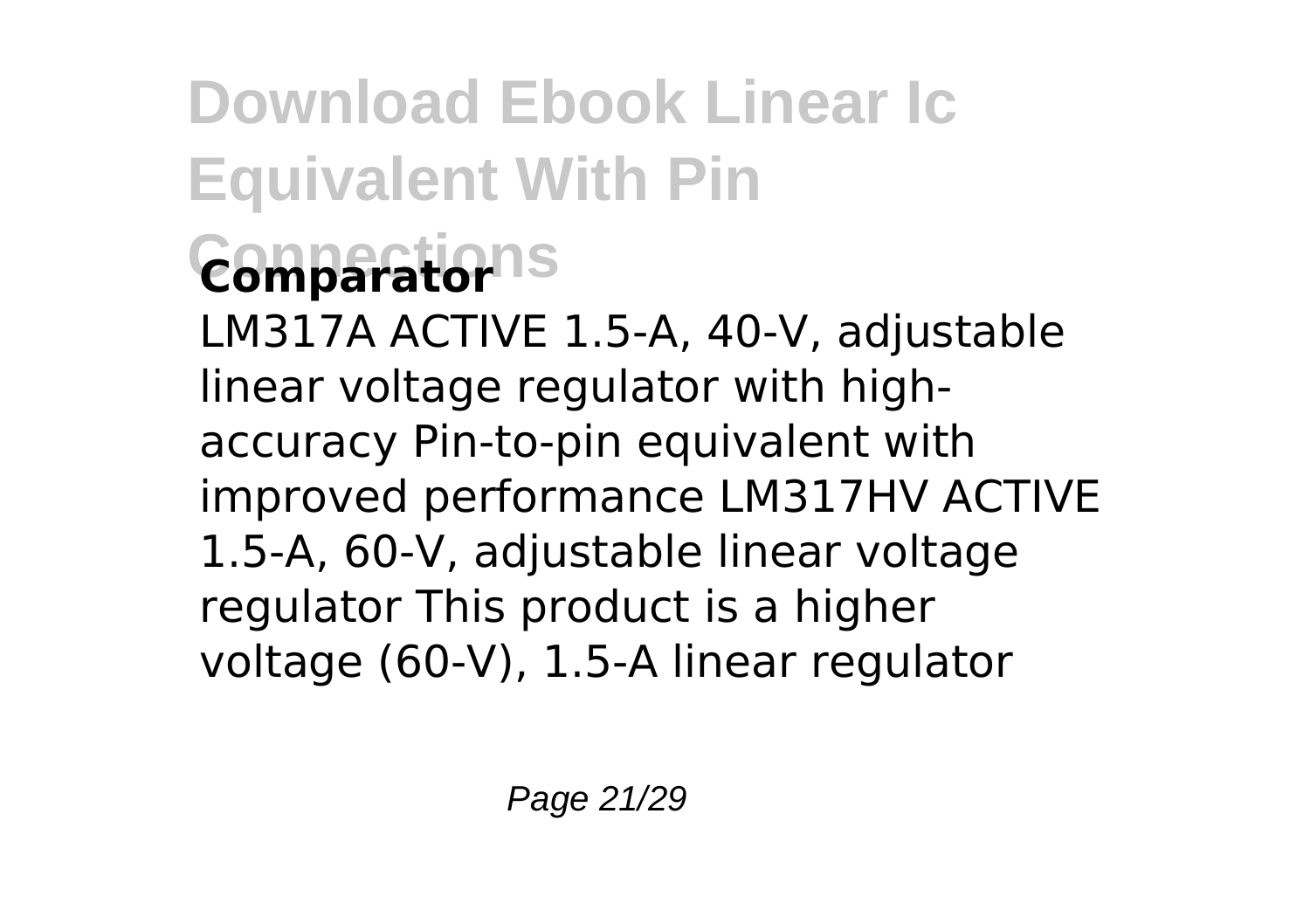**Download Ebook Linear Ic Equivalent With Pin Connections LM317 data sheet, product information and support | TI.com** AN-1148 Linear Regulators: Theory of Operation and Compensation (Rev. B) May 06, 2013: Application notes: Method For Cal Output Voltage Tolerances in Adj Regs (Rev. A) May 05, 2013: More literature: Die D/S LM338 MDC 5 Amp Adj Regulator: Sep. 25, 2012: Application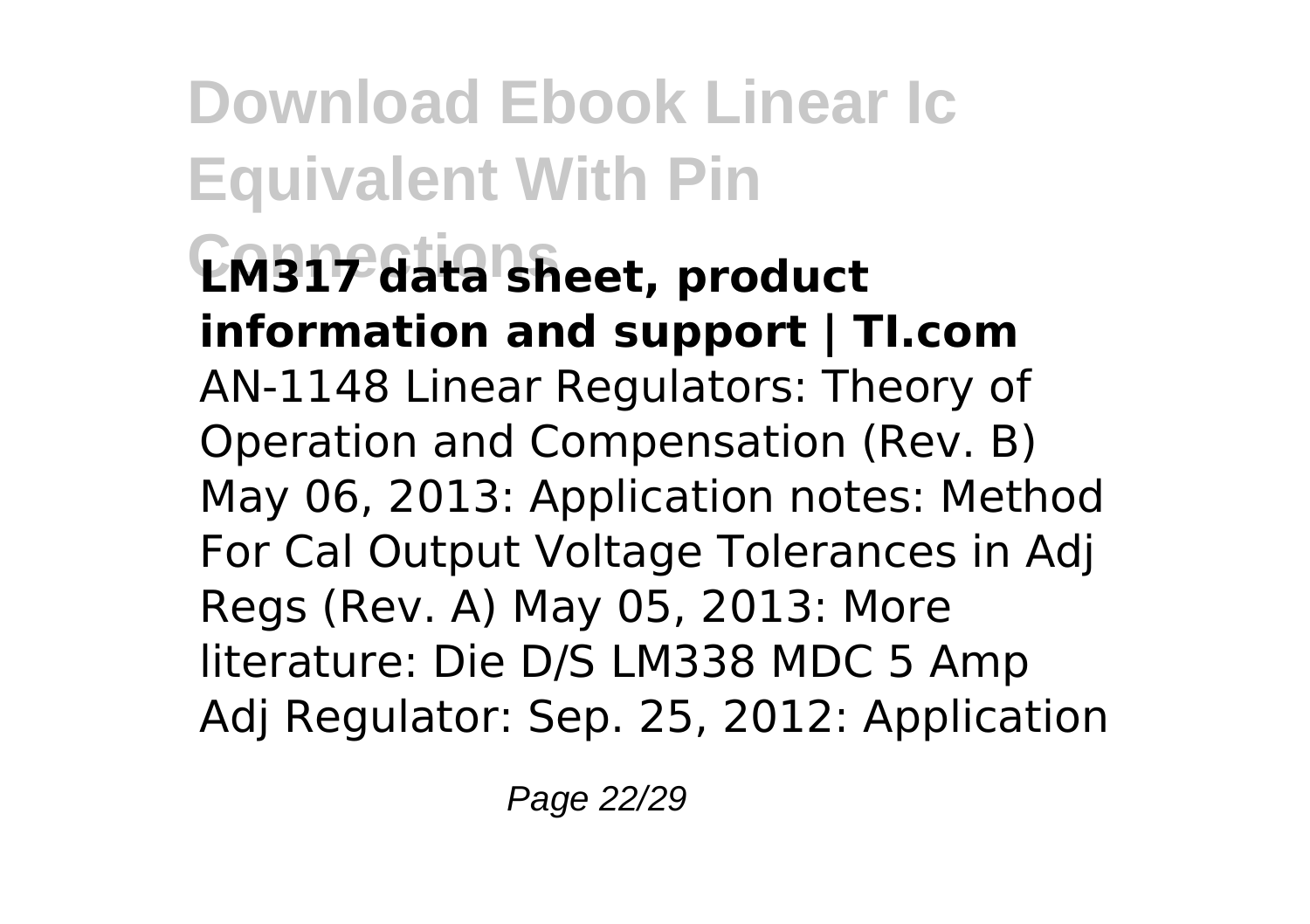**Download Ebook Linear Ic Equivalent With Pin Connections** notes: Packaging Limits Range of Linear Regulators: May 08, 2010: Application notes

#### **LM338 data sheet, product information and support | TI.com** The following is a list of LM-series integrated circuits.Many were among the first analog integrated circuits

Page 23/29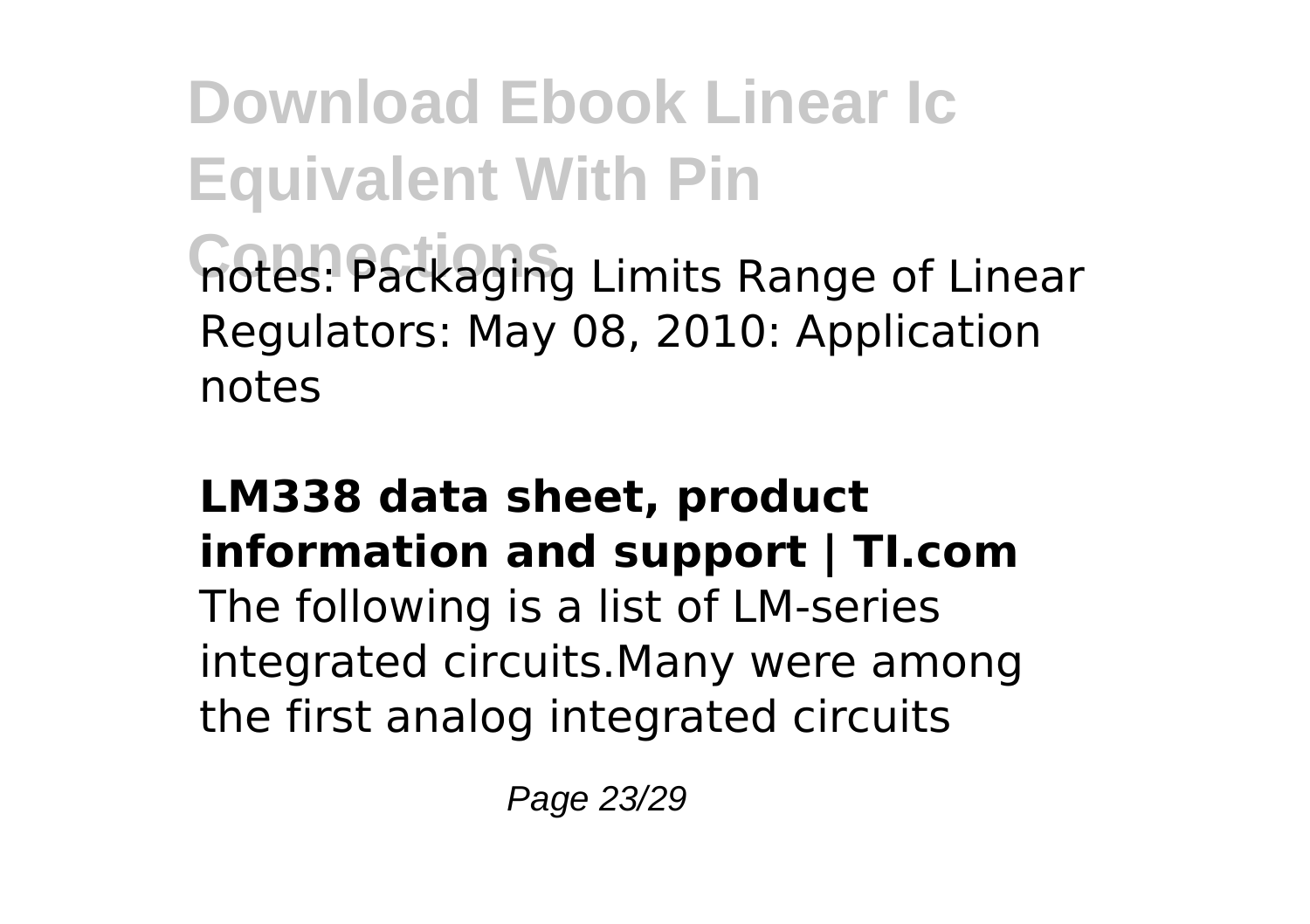commercially produced; some were groundbreaking innovations, and many are still being used. The LM series originated with integrated circuits made by National Semiconductor. The prefix LM stands for linear monolithic, referring to the analog components integrated onto a single piece of ...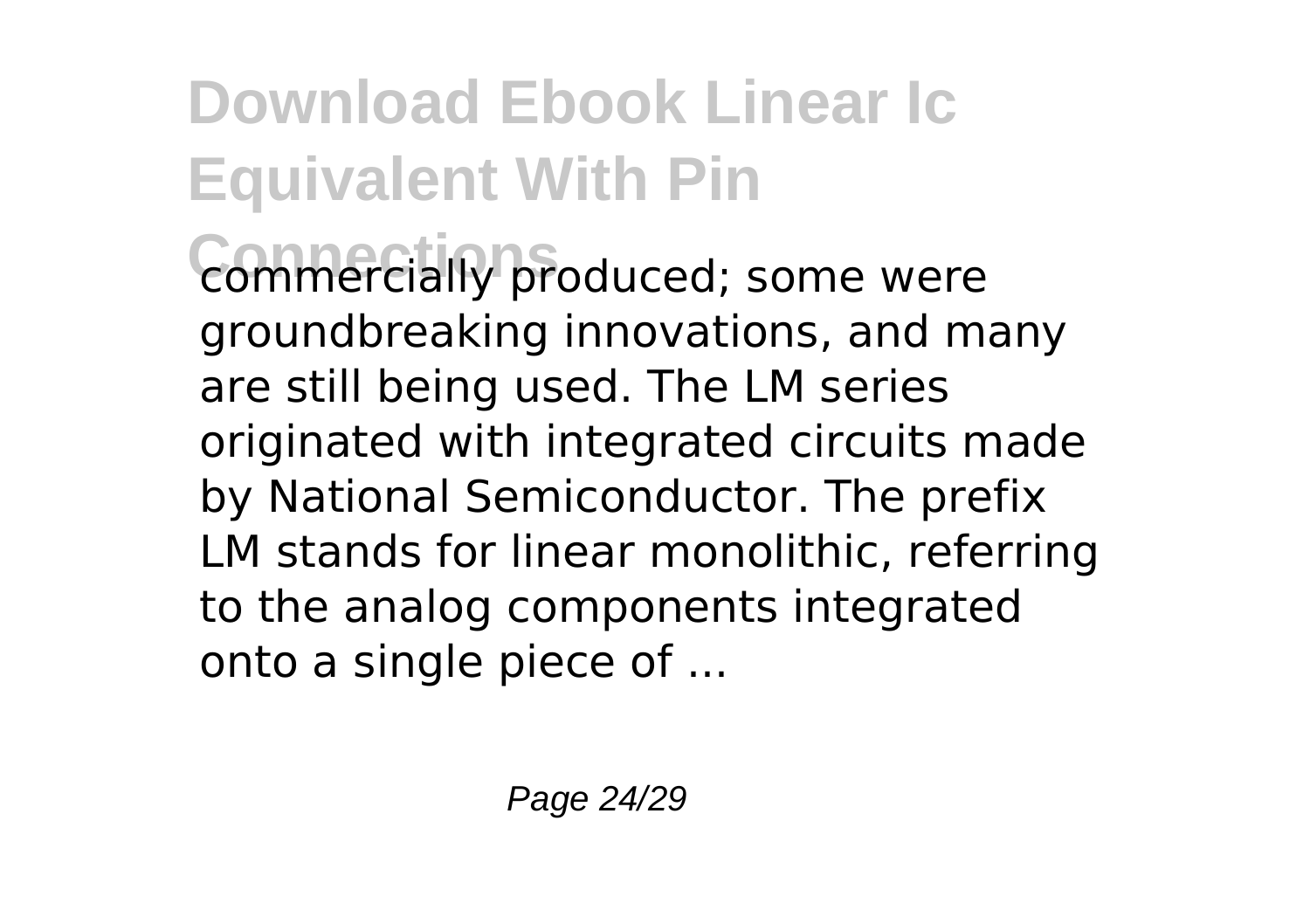#### **Connections List of LM-series integrated circuits - Wikipedia**

Replacement / Equivalent / Other Part Numbers: LM111, LM211, LT111A. If you want to alternate the IC with other 8 pin dip comparator ICs in case it is used in a general application then you can also use other comparator ICs like LM393, LM741, LM358 etc.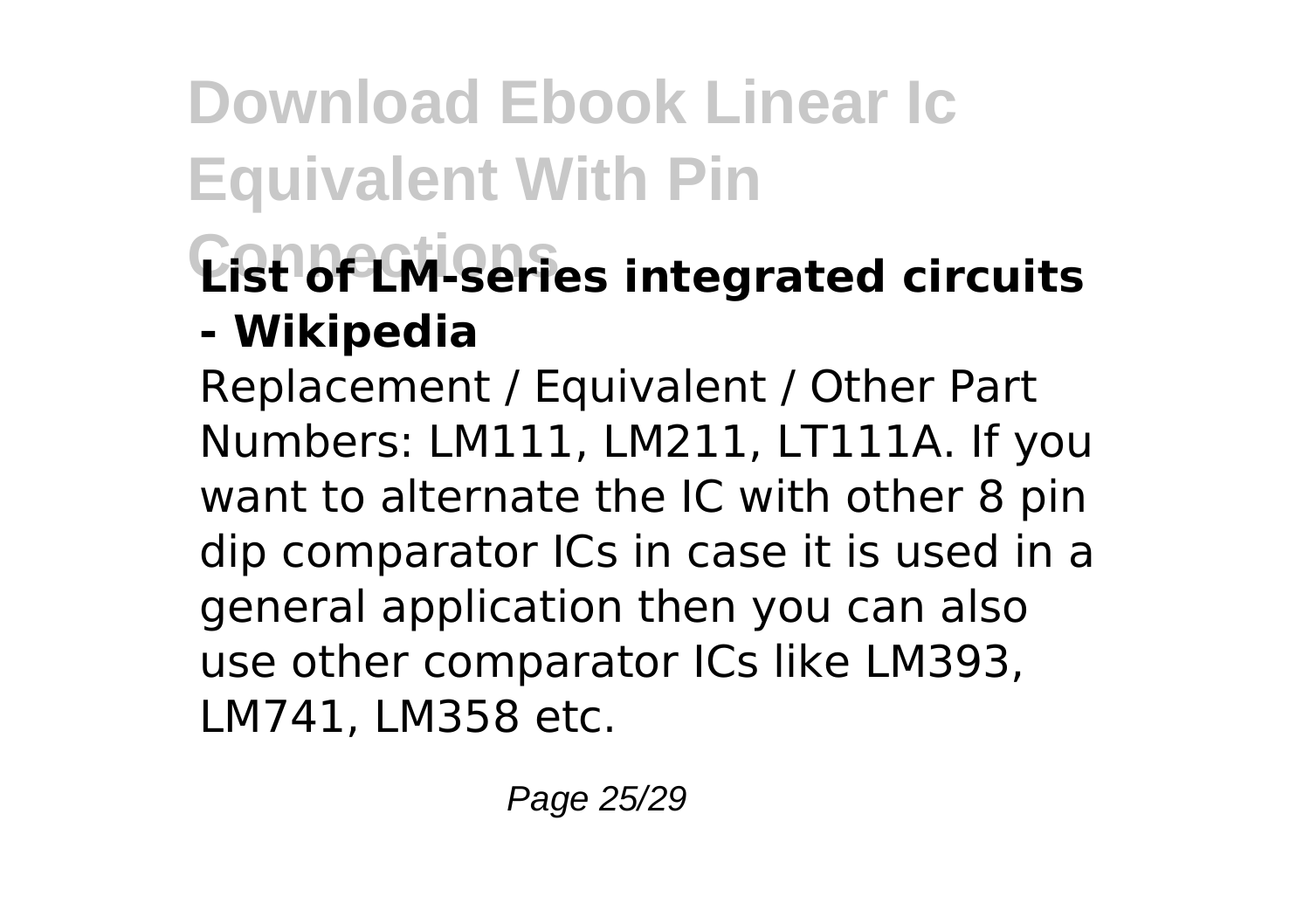**Download Ebook Linear Ic Equivalent With Pin Connections**

#### **LM311 Pinout, Applications, Equivalent, Description ...**

Home » Download » Datasheet » Download IC Database – Equivalent guide 100 thousand components IC Software Database dated 2003 with database information from more than 100,000 semiconductors such as

Page 26/29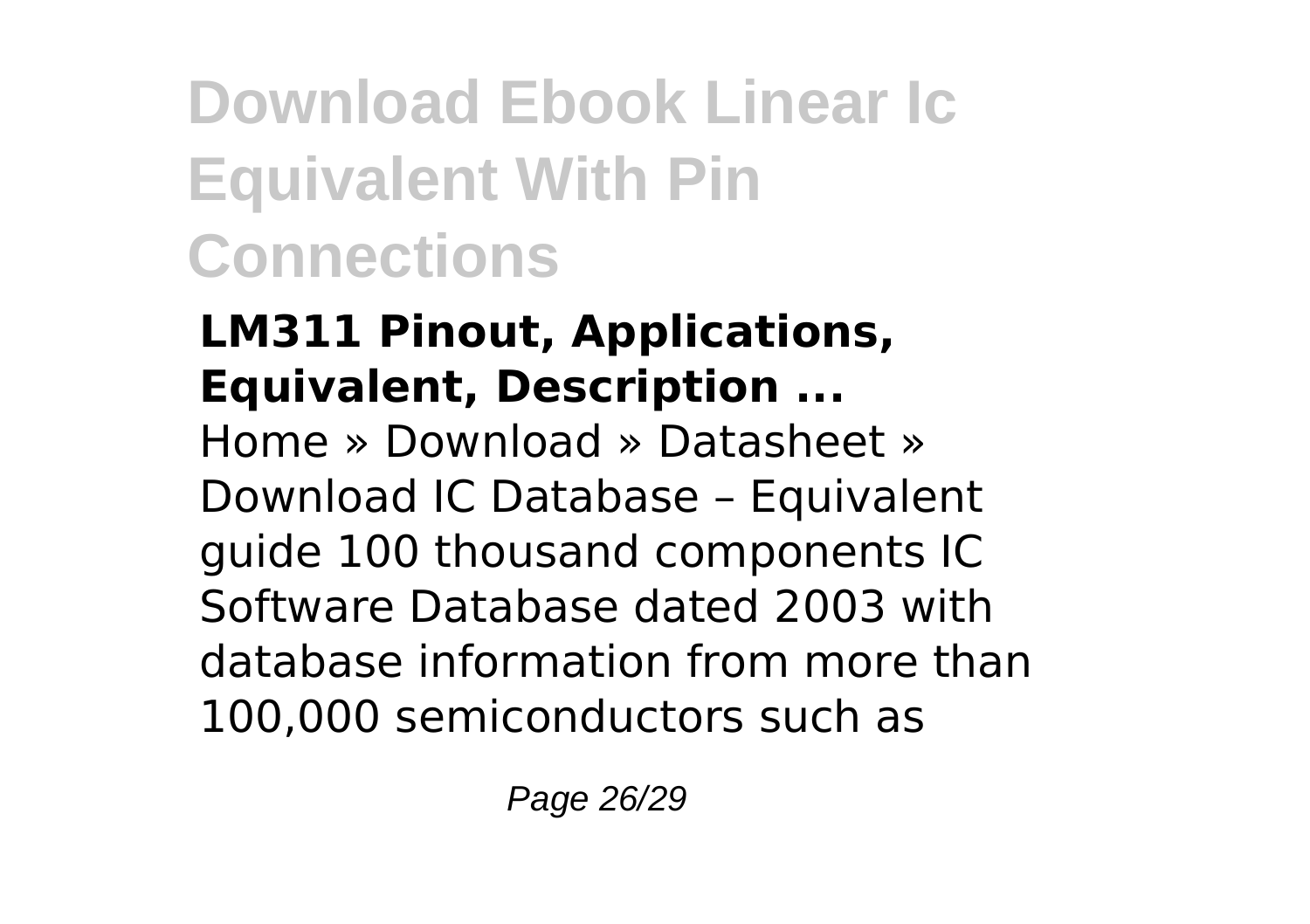**Download Ebook Linear Ic Equivalent With Pin Connections** transistors and integrated circuits.

#### **Download IC Database - Equivalent Guide 100 Thousand ...**

CAV444 is an integrated circuit for capacitive sensing applications. The IC converts the connected input measurement capacitance into an output voltage, which is a linear function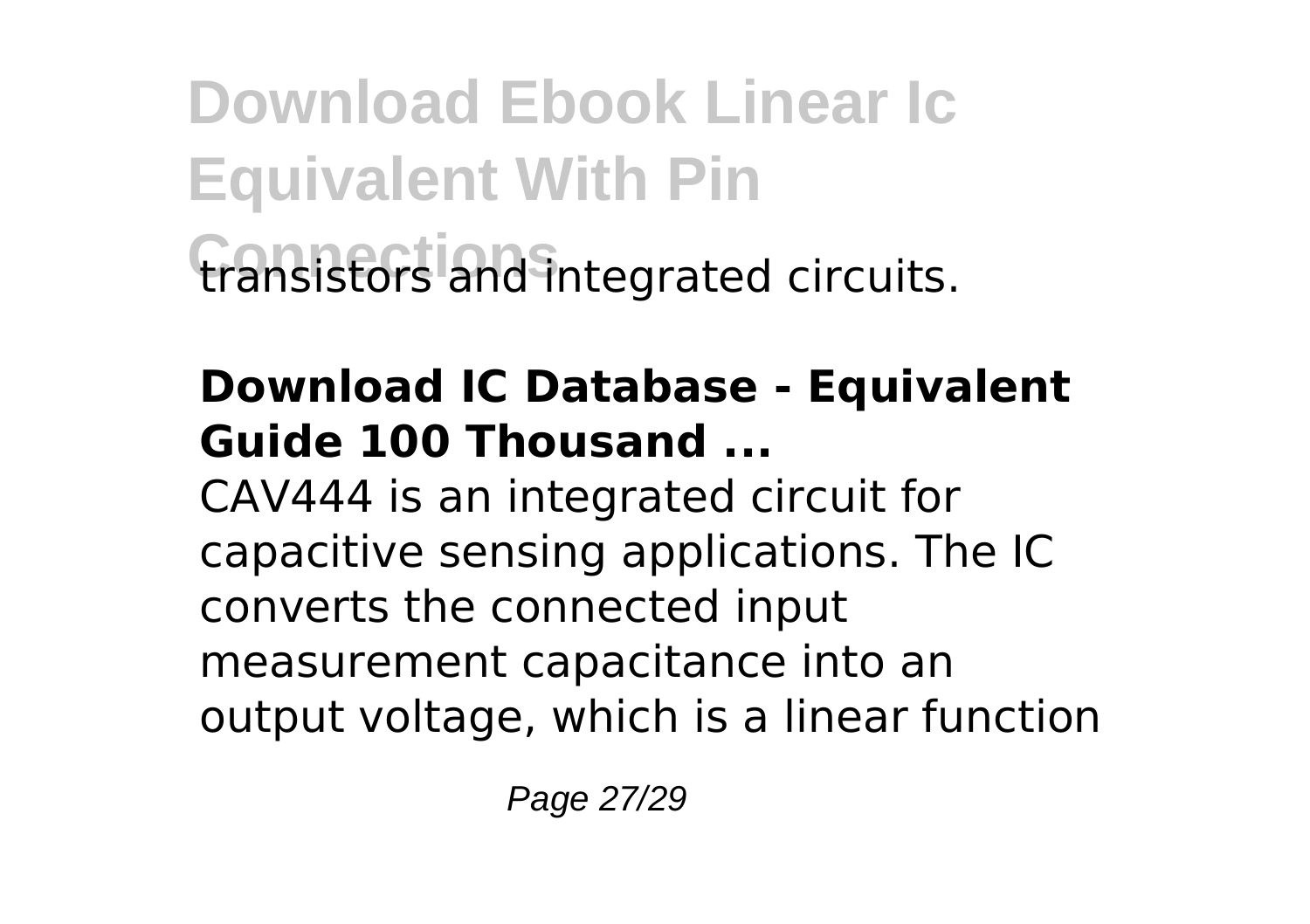**Download Ebook Linear Ic Equivalent With Pin Connections** of the measure-ment capacitance. CAV444 can be used as stand-alone analog signal-processing IC or as frontend for a micro proc-

Copyright code: d41d8cd98f00b204e9800998ecf8427e.

Page 28/29